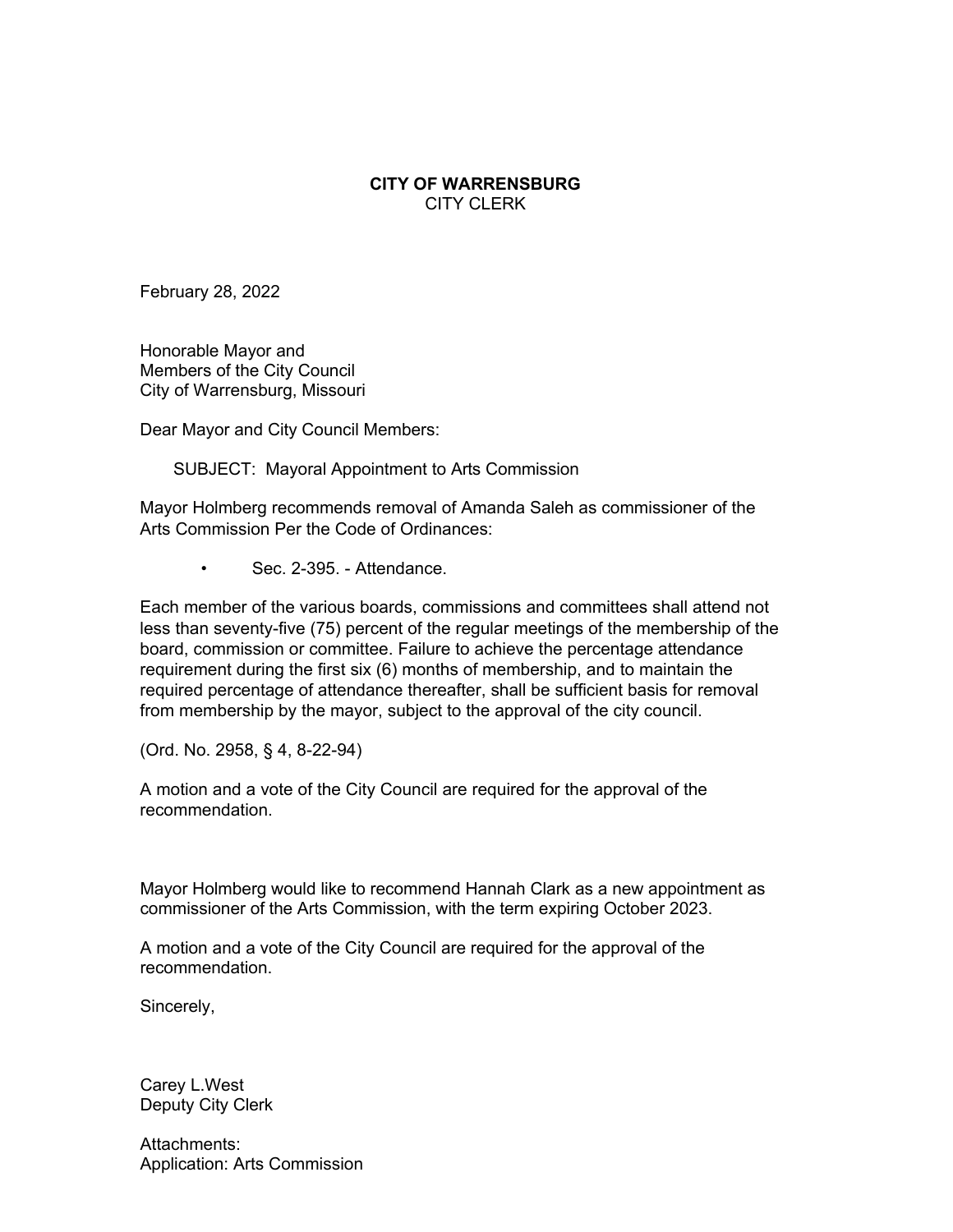## Board Application Form

| Select the Board,<br>Commission, or<br>Committee applying for                   | <b>Arts Commission</b>    |
|---------------------------------------------------------------------------------|---------------------------|
| <b>Personal Information</b>                                                     |                           |
| <b>First Name</b>                                                               | Hannah                    |
| <b>Last Name</b>                                                                | Clark                     |
| Address1                                                                        | 611 Laurel St.            |
| Address2                                                                        | Field not completed.      |
| City                                                                            | Warrensburg               |
| <b>State</b>                                                                    | <b>MO</b>                 |
| Zip                                                                             | 64093                     |
| Home Phone Number                                                               | 6604222454                |
| <b>Email Address</b>                                                            | hannahbeatrix@hotmail.com |
| Residency Information                                                           |                           |
| Length of Residency in<br>Warrensburg (or<br>surrounding area)                  | 33 years                  |
| Organization Membership Information                                             |                           |
| Are you currently<br>serving on other<br>Boards, Commissions,<br>or Committees? | No                        |
| If yes, which                                                                   | Field not completed.      |
| Have you served on a<br>Board, Commission, or<br>Committee before?              | No                        |